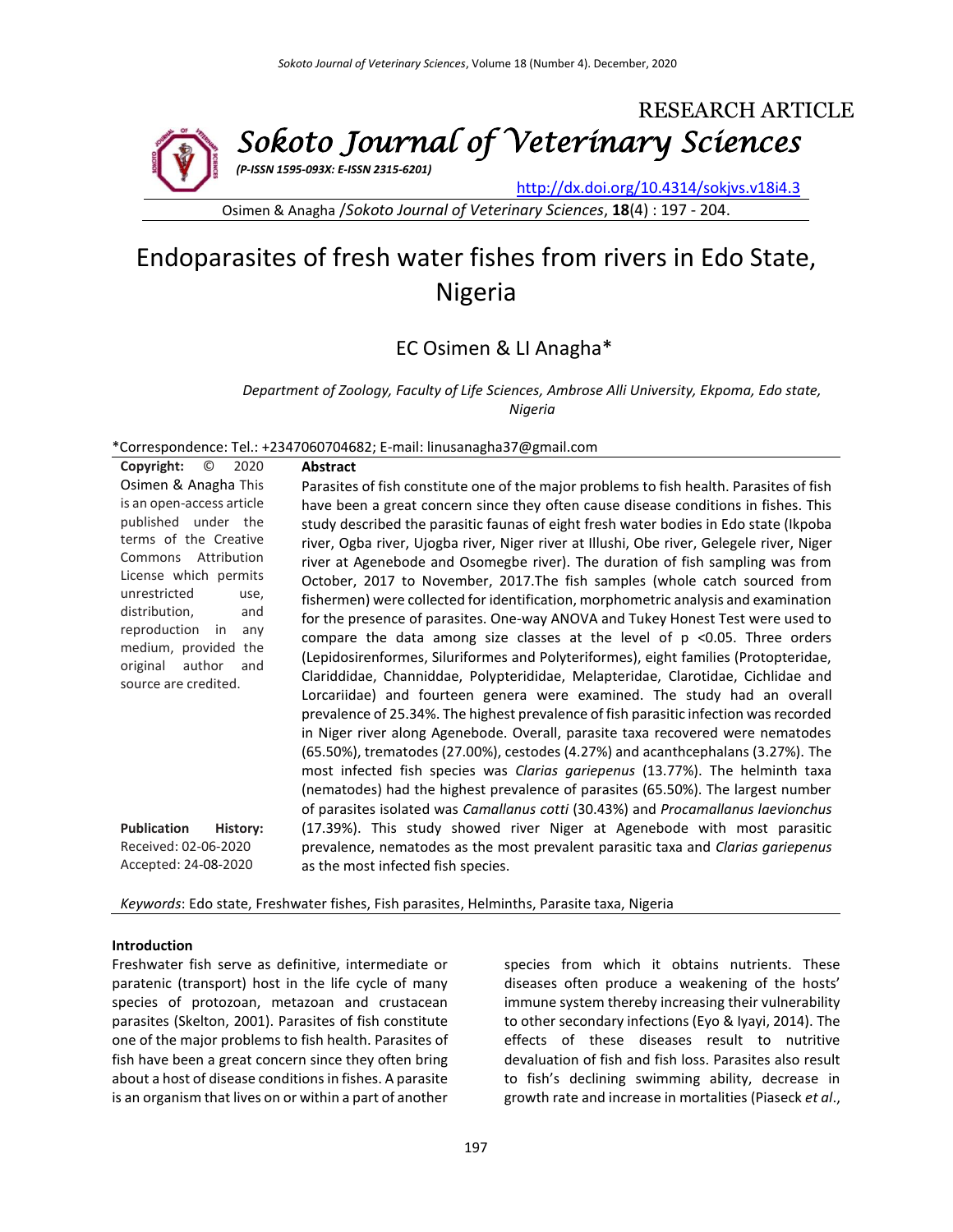2004). In order to obtain healthy and quality fish meat, it is necessary that the fish should be free from all types of pathogens like bacteria, algae, protozoans, helminths, annelids, arthropods and molluscs. However, studies have shown different parasite taxa have the potential to accumulate a large number of trace metals, heavy metals and organic pollutants thus serving as useful sentinels (Sures *et al*., 2017).

Studies have been done on parasites of fish in some water bodies in Nigeria (Okaka & Akhigbe, 1999; Onyedineke *et al*., 2010; Ekanem *et al*., 2011; Ejere *et al*., 2014; Kawe *et al*., 2016; Simon-Oke, 2017; Onyishi & Aguzie, 2018). These studies were restricted to parasites of fish from one river. This paper appears to be the first to provide information on the parasites of fish, their prevalence of infection, and mean abundance of fish species community across streams and rivers in Edo state.

#### **Materials and Methods**

#### *Study area and setting*

Fishes used for the study were sourced directly from fishermen operating with gill nets and cast nets from the eight rivers (river Niger at Agenebode, river Osomegbe, river Obe, Ikpoba river, Ogba river, Gelegele river, river Niger at Illushi and river Ujogba in the three senatorial districts (North, South and Central) of Edo state. The river Niger at Agenebode, a waterside town located by the bank of the river in Estako East local government area, Edo State located within latitude 6° 42'N and longitude 7° 06'E; river Osomegbe, a municipal river which lies between latitude 6° 44'N and longitude 7° 05'E in Ekperi, Estako Central local government area; river Obe in Estako Central local government area; Ikpoba river in Ikpoba-Okha local government area which lies between latitude 6° 13'N and longitude 5° 46'E; Ogba river in Oredo local government area located within longitude 6° 14'N and latitude 5° 29'E; Gelegele river located within latitude 6° 31'N and Longitude 5° 29'E in Ovia North-East Local Government Area; river Niger at Illushi which lies within longitude 6° 40'N and latitude 6° 37' E located in Esan South-East local government area; river Ujogba which lies within longitude 6° 52'N and latitude 6° 14'E located in Esan West local government area.

#### *Subjects and sample size determination*

The sample size for the study was determined using the formula of Charan & Biswas (2013) for simple independent proportion with a mean prevalence of 36.4% from previous studies (Okaka & Akhigbe, 1999; Onyedineke *et al*., 2010; Ejere *et al*., 2014) in the study area. The calculated sample size was 354 but after adjusting for non-response rate, the sample size was increased to 363.

#### *Sample collection and examination*

The duration of fish sampling was from October 2017 to November 2017. The fish samples were kept in ice chest plastic coolers and transported live to the Laboratory. Dead fishes were not examined for parasites. In the laboratory the fishes were identified to species level using keys provided (Teugels *et al*., 1992; Olaosebikan & Raji, 1998). Fish standard length (SL – from the snout to the base of the caudal peduncle) was determined with a meter rule while body weight (BW) was determined using a weighing balance (Model DT, 1000).

The sexes of the fish were determined by either pressing the abdomen of each fish specimen for the extrusion of whitish milt (for males) or eggs (for females) in the case of matured fish, or the dissection of fish to check for the presence or absence of testes or ovaries or the excision and examination of gonads under the microscope for immature eggs or milt.

The gut of freshly caught fish specimen was cut into oesophagus, stomach, small intestine, large intestine and rectum. These were examined for endoparasites using clean implements to avoid transfer of parasites from one site to another. A special note was taken of any damage to tissues/organs of the host by recovered parasites. The sorted specimens were preserved in 4% formaldehyde.

#### *Statistical analysis*

The prevalence (number of individuals of a host species infected with a particular parasite species per number of hosts examined), mean intensity (total number of individuals of a particular parasite species in a sample of a host species per number of infected individuals of the host species in the sample) and abundance (total number of individuals of a particular parasite species in a sample of hosts per total number of individuals of the host species in the sample) of each parasite species were determined according to Bush *et al*. (1997). Shannon wiener index of diversity and evenness were determined according to Hennersdof *et al*. (2016). One-way ANOVA and Turkey Honest Test were used to compare the data among size classes at the level of 0.05, while the helminth infection in relation to sex was tested using the Chi-squared  $(\chi^2)$ . Data was analyzed using SPSS version 20.0 (IBM Corporation, Armonk, USA).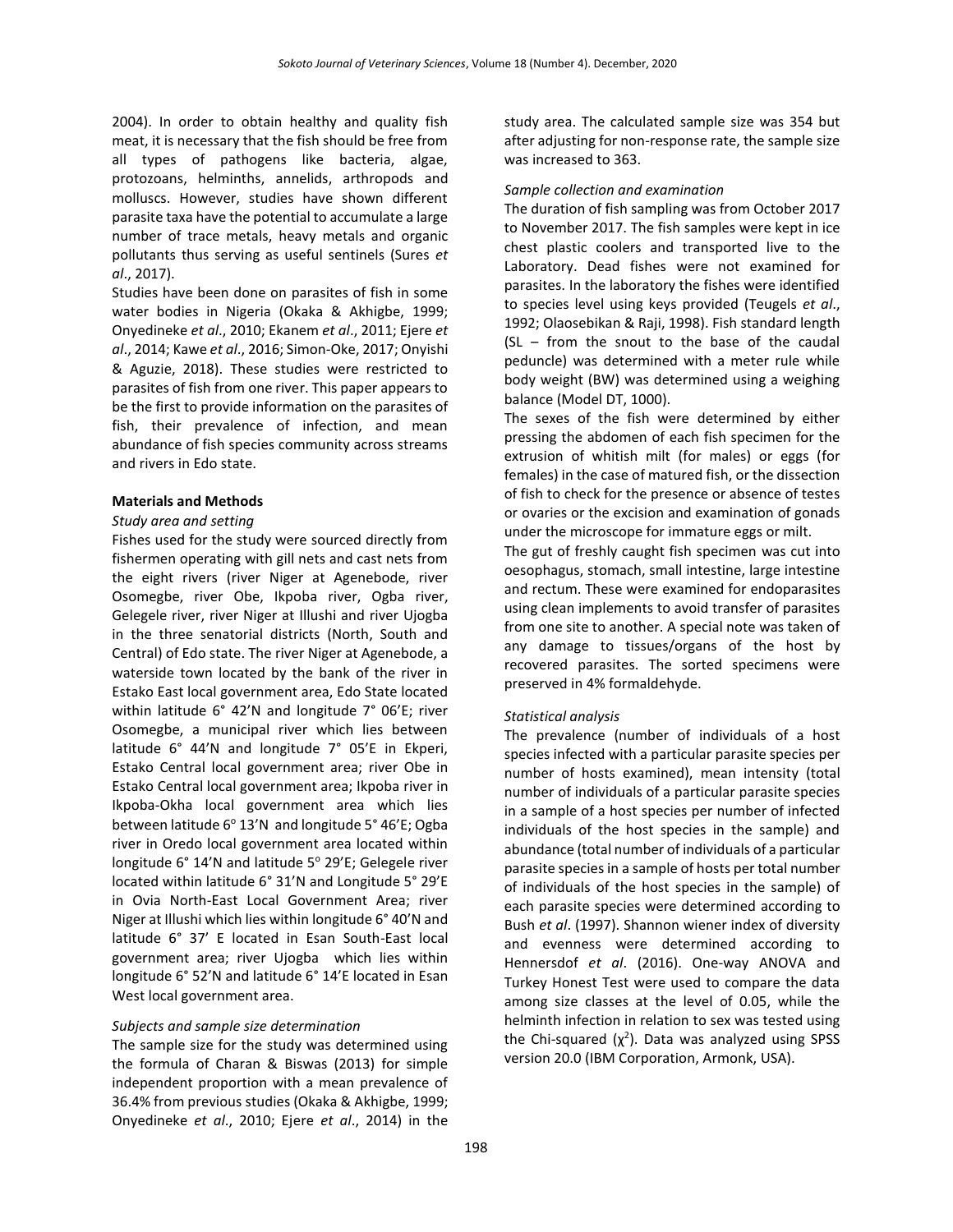#### **Results**

A total of 363 fish samples belonging to three orders (Lepidosirenformes, Siluriformes and Polyteriformes), eight families (Protopteridae, Clariidae, Channidae, Polypterididae, Melapteridae, Clarotidae, Cichlidae and Lorcariidae) and fourteen species; 45 *Protpterus annectens*, 167 *Clarias gariepenus*, 12 *Heterobranchus longifilis*, 15 *Clarias anguilaris*, 12 *Parachanna obscura*, 18 *Malapterus electricus*, 3 P*terygoplichthys multiradiatus,* 37 *Tilapia zilli,* 2 *Erepetochthys calabarichus*, 4 *Auchenoglanis occidentalis*, 15 *Chromidotilapia guntheri,* 14 *Oreochromis niloticus,* 3 *Tilapia mariae* and 16 *Heterobranchus bidorsalis* were subjected to parasitological investigation.

The overall prevalence of the infection was 25.34%. The highest prevalence of infection was recorded in *C. gariepenus* (13.77%), *P. annectens* (3.58%) and *C. anguillaris* (2.48%). The highest parasitic index of diversity was recorded in *C. gariepenus* (1.88), *H. longifilis* (1.34) and *P. annectes* (1.15) (Table 1). *Acanthocephalus acutulus* (0.17) and *Camallanus cotti* (0.24) were observed to be relatively more abundant in *C. gariepenus* (Table 2). The recovered parasites presented by taxa were nematodes, trematodes, cestodes and acanthcephalans; each taxon had a prevalence of 65.50%, 27.0%, 4.27% and 3.27% respectively. Generally, the overall prevalence of parasites was higher in male fish specimens (15.30%) than in female fish specimens (10.64%). The overall mean abundance and mean intensity of

parasites recorded in this study were 0.33 and 1.32 respectively, while the overall index of diversity and evenness was 1.54 and 0.67. The different species of examined fish showed variation in parasite prevalence when compared by sex. In *P. annectes* and *P. obscura* the male had a parasite prevalence of 8.89% and 8.33% respectively as against 20.00% and 16.67% respectively in the female. In *C. gariepenus, C. anguillaris, T. zilli* and *C. guntheri,* the male had a higher parasite prevalence of 19.16%, 40.00%, 5.41% and 13.33% respectively as against the female with parasite prevalence of 10.78%, 20.00%, 2.70% and 6.67% respectively. *H. longifilis* and *P. multiradiatus* had an even distribution of parasite prevalence of 25.00% and 33.30% respectively among the sex of the fish specimens examined. In *M. electricus* and *T. mariae*, only male fish specimens where infected with parasites 11.11% and 33.33% respectively (Table 3). The largest number of parasites isolated was *Camallanus cotti* (30.43%) and *Procamallanus laevionchus* (17.39%) (Table 4). These parasites occurred in the stomach and intestine of the infected fish species. River Niger at Agenebode harbored the fishes with the most parasitic prevalence (11.29%). The mean intensity of parasitic infection was higher in Edo North (river Niger along Agenebode, river Osomegbe and river Obe) with mean intensity value of 1.59, 1.2 and 1.4 respectively (Table 5). There was no record of parasites in the fishes collected from Gelegele river.

| $\leqslant$ | Fish species     | examined<br>Number | Number<br>infected | collected<br>Parasite | Prevalence | Intensity | Abundance | Diversity | Evenness |
|-------------|------------------|--------------------|--------------------|-----------------------|------------|-----------|-----------|-----------|----------|
| 1           | P. annectens     | 45.00              | 13.00              | 29.00                 | 3.58       | 2.23      | 0.64      | 1.15      | 0.83     |
| 2           | C. gariepenus    | 167.00             | 50.00              | 60.00                 | 13.77      | 1.20      | 0.36      | 1.88      | 0.78     |
| 3           | H. longifilis    | 12.00              | 6.00               | 7.00                  | 1.65       | 1.17      | 0.58      | 1.34      | 0.97     |
| 4           | C. anguillaris   | 15.00              | 9.00               | 12.00                 | 2.48       | 1.33      | 0.80      | 0.99      | 0.71     |
| 5           | P. obscura       | 12.00              | 3.00               | 4.00                  | 0.83       | 1.33      | 0.33      | 0.64      | 0.92     |
| 6           | M. electrichus   | 18.00              | 2.00               | 1.00                  | 0.55       | 0.5       | 0.06      |           |          |
| 7           | P. multiradiatus | 3.00               | 2.00               | 2.00                  | 0.55       | 1.00      | 0.67      | 0.68      | 0.98     |
| 8           | T. zilli         | 37.00              | 3.00               | 3.00                  | 0.83       | 1.00      | 0.08      | 0.64      | 0.92     |
| 9           | E. calabaricus   | 2.00               | 0.00               |                       |            |           |           |           |          |
| 10          | A. occidentalis  | 4.00               | 0.00               |                       |            |           |           |           |          |
| 11          | C. quntheri      | 15.00              | 3.00               | 3.00                  | 0.83       | 1.00      | 0.20      | 0.64      | 0.92     |
| 12          | O. niloticus     | 14.00              | 0.00               |                       |            |           |           |           |          |
| 13          | T. mariae        | 3.00               | 1.00               | 1.00                  | 0.28       | 1.00      | 0.33      |           |          |
| 14          | H. bidorsalis    | 16.00              | 0.00               |                       |            |           |           |           |          |
|             | Total            | 363.00             | 92.00              | 122.00                |            | 1.32      | 0.33      | 1.54      | 0.67     |

**Table 1:** Prevalence, mean intensity, abundance and diversity of parasite in examined fish species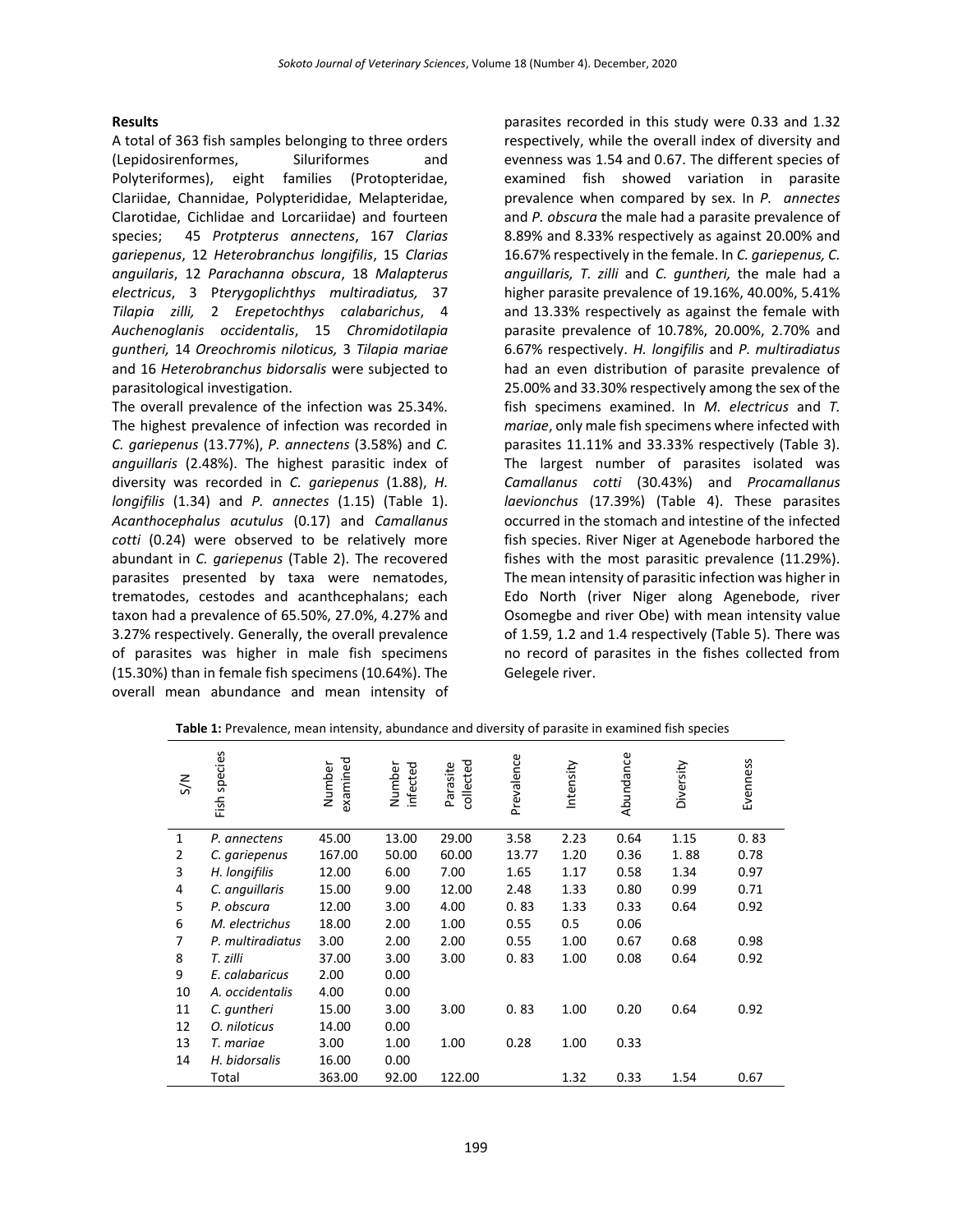| Fish species<br>examined<br>and the<br>amount | Infected per<br>fish Species | Number of<br>parasites | Parasite<br>species | Prevalence | recovered<br>$\mathsf{S}$ | Mean<br>intensity | Abundance |
|-----------------------------------------------|------------------------------|------------------------|---------------------|------------|---------------------------|-------------------|-----------|
| P. annectens 45                               | 13                           | $\mathbf{1}$           | C. polypteri        | 2.2        | $\overline{2}$            | $2.0 \pm 0.08$    | 0.04      |
|                                               |                              | $\overline{2}$         | M. woodland         | 4.4        | $\overline{2}$            | $1.0 \pm 0.15$    | 0.04      |
|                                               |                              | 3                      | C. marginatum       | 6.7        | 16                        | $5.0 \pm 0.23$    | 0.36      |
|                                               |                              | 7                      | P. laevionchus      | 15.6       | 9                         | $1.0 \pm 0.54$    | 0.20      |
| C. gariepenus 167                             | 50                           | $\overline{2}$         | E. vermicularis     | 1.2        | $\overline{2}$            | $1.0 \pm 0.04$    | 0.01      |
|                                               |                              | 6                      | A. occilatum        | 3.7        | 8                         | $1.0 \pm 0.12$    | 0.05      |
|                                               |                              | 5                      | D. tetumi           | 3.0        | 5                         | $1.0 \pm 0.10$    | 0.03      |
|                                               |                              | 22                     | C. cotti            | 13.2       | 28                        | $1.4 \pm 0.44$    | 0.17      |
|                                               |                              | 3                      | A. acutulus         | 1.8        | 4                         | $1.3 \pm 0.06$    | 0.24      |
|                                               |                              | $\overline{2}$         | Gyrodactylus        | 1.2        | $\overline{2}$            | $1.0 \pm 0.04$    | 0.01      |
|                                               |                              | 4                      | P. laevionchus      | 2.4        | 5                         | $1.3 \pm 0.08$    | 0.03      |
|                                               |                              | 1                      | D. dendriticum      | 0.6        | $\mathbf{1}$              | $1.0 \pm 0.02$    | 0.01      |
|                                               |                              | 1                      | C. species          | 0.6        | $\mathbf{1}$              | $1.0 \pm 0.02$    | 0.01      |
|                                               |                              | 3                      | D. latum            | 1.8        | 3                         | $1.0\pm0.06$      | 0.02      |
|                                               |                              | $\mathbf 1$            | T. pirifomis        | 0.6        | $\mathbf{1}$              | $1.0 \pm 0.02$    | 0.01      |
| H. longifilis 12                              | 6                            | 1                      | D. tetumi           | 8.3        | $\mathbf{1}$              | $1.0 \pm 0.17$    | 0.08      |
|                                               |                              | $\overline{2}$         | C. cotti            | 16.7       | $\overline{2}$            | $1.0 \pm 0.33$    | 0.17      |
|                                               |                              | $\overline{2}$         | P. laevionchus      | 16.7       | 3                         | $1.5 \pm 0.33$    | 0.25      |
|                                               |                              | $\mathbf 1$            | D. latum            | 8.3        | $\mathbf{1}$              | $1.0 \pm 0.17$    | 0.08      |
| C. anguillaris 15                             | 9                            | 6                      | Capillariaspp       | 40.0       | 9                         | $1.5 \pm 0.67$    | 0.60      |
|                                               |                              | 1                      | M. woodland         | 6.7        | $\mathbf{1}$              | $1.0 \pm 0.11$    | 0.07      |
|                                               |                              | 1                      | Taeniaspp           | 6.7        | $\mathbf{1}$              | $1.0 \pm 0.11$    | 0.07      |
|                                               |                              | $\mathbf 1$            | P. laevionchus      | 6.7        | $\mathbf{1}$              | $1.0 \pm 0.11$    | 0.07      |
| P. obscura 12                                 | 3                            | 1                      | D. tetumi           | 8.3        | $\overline{2}$            | $1.5 \pm 0.67$    | 0.17      |
|                                               |                              | $\overline{2}$         | C. cotti            | 16.7       | $\overline{2}$            | $1.0 \pm 0.67$    | 0.17      |
| M. electrichus 18                             | $\overline{2}$               | $\overline{2}$         | C. cotti            | 11.1       | $\mathbf{1}$              | $1.5 \pm 1.00$    | 0.06      |
| P. multiradiatus 3                            | $\overline{2}$               | $\mathbf 1$            | D. tetumi           | 33.3       | $\mathbf{1}$              | $1.0 \pm 0.50$    | 0.30      |
|                                               |                              | 1                      | D. dendriticum      | 33.3       | $\mathbf{1}$              | $1.0 \pm 0.50$    | 0.30      |
| T. zilli 37                                   | 3                            | 1                      | C. tilapia          | 2.7        | $\mathbf{1}$              | $1.0 \pm 0.33$    | 0.03      |
|                                               |                              | $\overline{2}$         | P. laevionchus      | 5.4        | $\overline{2}$            | $1.0 \pm 0.67$    | 0.05      |
| E. calabaricus 2                              |                              |                        |                     | 0.0        |                           |                   |           |
| A. occidentalis 4                             |                              |                        |                     | 0.0        |                           |                   |           |
| C. guntheri 15                                | 3                            | $\overline{2}$         | C. osculatum        | 13.3       | $\overline{2}$            | $1.0 \pm 0.67$    | 0.17      |
|                                               |                              | $\mathbf{1}$           | B. appendiculatum   | 6.7        | $\mathbf{1}$              | $1.0 \pm 0.33$    | 0.13      |
| O. niloticus 14                               |                              |                        |                     | 0.0        |                           |                   |           |
| T. mariae 3                                   | $\mathbf{1}$                 | 1                      | S. siluri           | 33.3       | $\mathbf{1}$              | $1.0 \pm 1.00$    | 0.3       |
| H. bidorsalis 16                              |                              |                        |                     | 0.0        |                           |                   |           |
| 363                                           | 92                           | 92                     |                     | 25.3       | 122                       |                   |           |

### **Table 2**: Mean intensity, abundance and index of diversity in the examined fish samples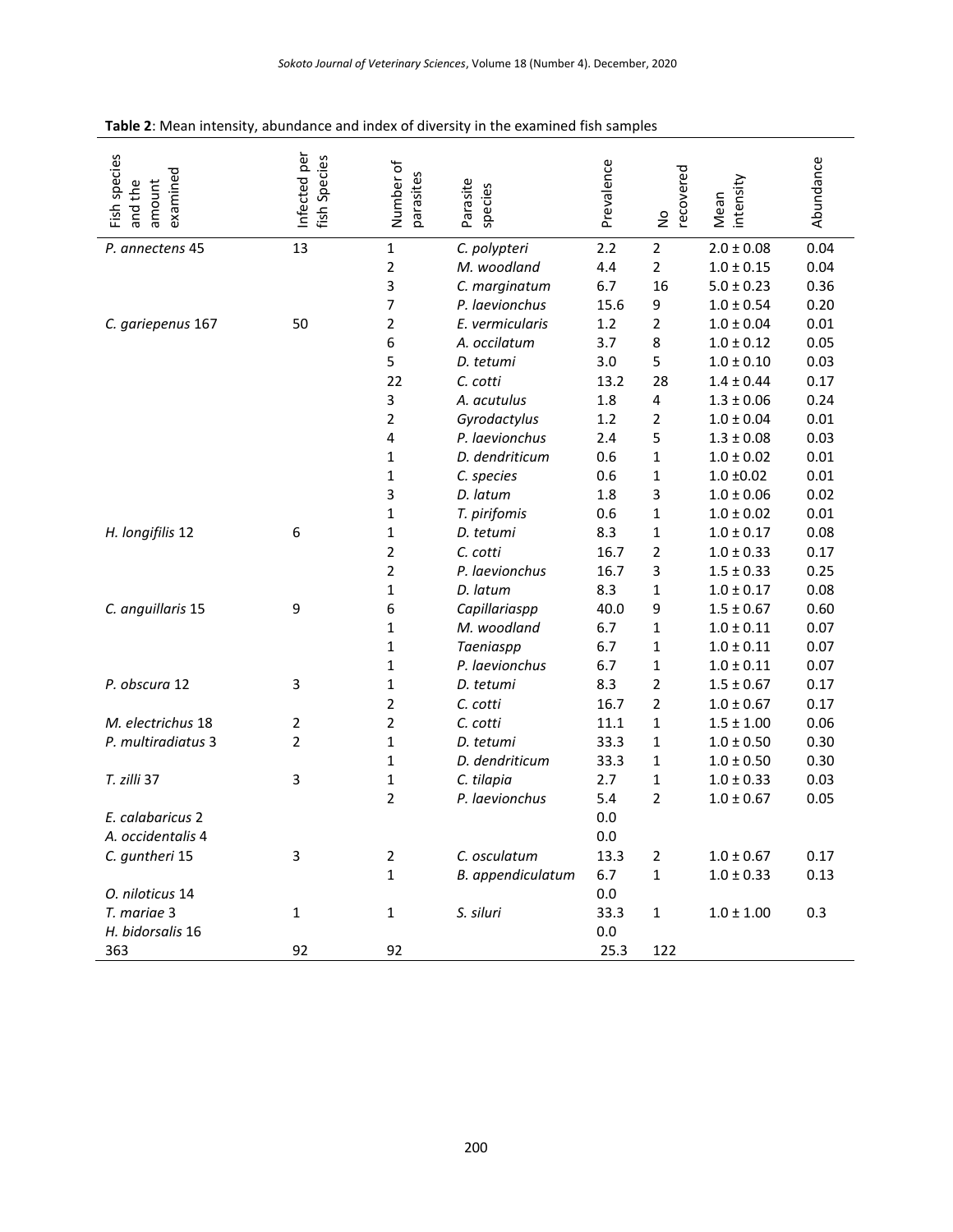| S/N | Fish species     | Number   | Number   | Male       | Female     | Prevalence |
|-----|------------------|----------|----------|------------|------------|------------|
|     |                  | examined | infected |            |            |            |
| 1   | P. annectens     | 45.00    | 13.00    | 4 (8.89)   | 9(20.00)   | 28.89      |
| 2   | C. gariepenus    | 167.00   | 50.00    | 32 (19.16) | 18 (10.78) | 29.94      |
| 3   | H. longifilis    | 12.00    | 6.00     | 3(25.00)   | 3(25.00)   | 50.00      |
| 4   | C. anguillaris   | 15.00    | 9.00     | 6(40.00)   | 3(20.00)   | 60.00      |
| 5   | P. obscura       | 12.00    | 3.00     | 1(8.33)    | 2(16.67)   | 25.00      |
| 6   | M. electrichus   | 18.00    | 2.00     | 2(11.11)   | 0          | 11.11      |
| 7   | P. multiradiatus | 3.00     | 2.00     | 1(33.33)   | 1(33.33)   | 66.67      |
| 8   | T. zilli         | 37.00    | 3.00     | 2(5.41)    | 1(2.70)    | 8.11       |
| 9   | E. calabaricus   | 2.00     | 0.00     |            |            |            |
| 10  | A. occidentalis  | 4.00     | 0.00     |            |            |            |
| 11  | C. guntheri      | 15.00    | 3.00     | 2(13.33)   | 1(6.67)    | 20.00      |
| 12  | O. niloticus     | 14.00    | 0.00     |            |            |            |
| 13  | T. mariae        | 3.00     | 1.00     | 1(33.33)   | 0          | 33.33      |
|     |                  |          |          |            |            |            |
| 14  | H. bidorsalis    | 16.00    | 0.00     |            |            |            |
|     | Total            | 363.00   | 92.00    |            |            |            |

**Table 3**: Prevalence of parasite infection in examined male and female fish samples

#### **Table 4**: Prevalence of parasites from the rivers

| S/N | Names of Parasites | Number of hosts | Parasites recovered | Prevalence |
|-----|--------------------|-----------------|---------------------|------------|
| 1   | C. polypteri       | 1               | 2                   | 1.09       |
| 2   | M. woodlandi       | 3               | 3                   | 3.26       |
| 3   | C. maginatum       | 3               | 16                  | 3.26       |
| 4   | P. laevionchus     | 16              | 20                  | 17.39      |
| 5   | E. vermicularis    | 2               | 2                   | 2.17       |
| 6   | A. occilatum       | 6               | 8                   | 6.52       |
| 7   | D. tetumi          | 8               | 9                   | 8.70       |
| 8   | C. cotti           | 28              | 33                  | 30.43      |
| 9   | A. acutulus        | 3               | 4                   | 3.26       |
| 10  | Gyrodactylus       | 2               | 2                   | 2.17       |
| 11  | D. dendriticum     |                 | 2                   | 7.60       |
| 12  | C. species         | 4               | 10                  | 4.35       |
| 13  | D. latum           |                 | 4                   | 1.09       |
| 14  | T. pirifomis       |                 | 1                   | 1.09       |
| 15  | T. species         |                 | 1                   | 1.09       |
| 16  | C. tillapia        |                 | 1                   | 1.09       |
| 17  | C. osculatum       | 2               | 2                   | 2.17       |
| 18  | S. siluri          | 1               | 1                   | 1.09       |
| 19  | B. appendiculatum  |                 |                     | 1.09       |
|     | Total              | 92              | 122                 |            |

#### **Discussion**

The overall prevalence of parasitic infection (25.34%) was low compared to 67.5% recorded in Abuja, Nigeria (Kawe *et al*., 2016), 65.0% recorded in Ebonyi river, Enugu state, Nigeria (Onyishi & Aguzie, 2018), 60.23% recorded in Elemi river, Ado Ekiti, Ekiti State, Nigeria (Olofintoye, 2006), 59.20% recorded for fishes

in Niger river at Illushi Edo state, Nigeria (Onyedineke *et al*., 2010), 57.34% recorded in Eleyele dam, Ibadan, Nigeria (Simon-Oke, 2017), 48.40% recorded in water reservoir, Ado Ekiti, Ekiti State (Omoniyi & Olofintoye, 2001) and 32.90% recorded in Warri river, Delta state (Ejere *et al*., 2014).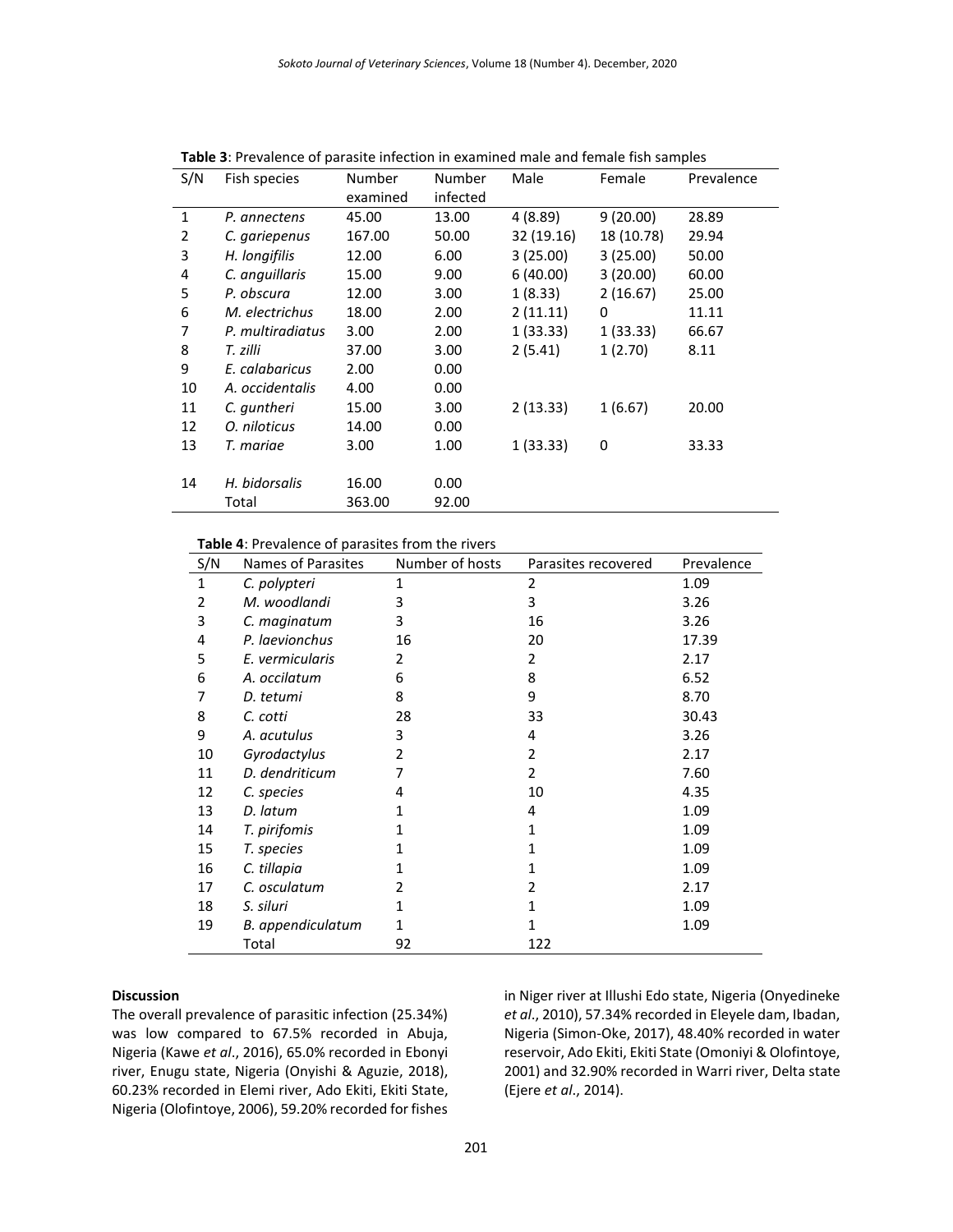| <b>Rivers</b> | examined<br>Fish | Infected<br>Fish | recovered<br>Parasite | Prevalence | intensity<br>Mean | Abundance | Diversity | Evenness |
|---------------|------------------|------------------|-----------------------|------------|-------------------|-----------|-----------|----------|
| Gelegele      | 29               | 0                | 0                     | 0          | 0                 | 0         | 0         |          |
| Ikpoba        | 65               | 6                | 5                     | 1.65       | 0.83              | 0.08      | 1.68      | 0.98     |
| Ogba          | 42               | 7                | 8                     | 1.93       | 1.14              | 0.19      | 0.98      | 0.89     |
| Illushi       | 35               | 17               | 17                    | 4.68       | 1                 | 0.49      | 0.55      | 0.79     |
| Ujiogba       | 21               | 1                | 1                     | 0.28       | 1                 | 0.05      | 0         | 0        |
| Agenebode     | 114              | 41               | 65                    | 11.29      | 1.59              | 0.57      | 1.52      | 0.78     |
| Obe           | 28               | 10               | 12                    | 2.75       | 1.2               | 0.42      | 0.96      | 0.87     |
| Osomegbe      | 29               | 10               | 14                    | 2.75       | 1.4               | 0.48      | 1.18      | 0.85     |
| Total         | 363              | 92               | 122                   | 25.34      | 1.32              | 0.33      | 1.45      | 0.75     |

**Table 5:** Prevalence, mean intensity, abundance and diversity of the eight rivers examined

It was however higher compared to the 17.10% prevalence of infection recorded in Osse river, Okhuo river (6.90%) and 3.30% prevalence recorded in Great Kwa river by Okaka & Akhigbe (1999); Edema *et al*. (2008) and Ekanem *et al*. (2011), respectively. It can be inferred that infection prevalence therefore, seems to vary greatly from one locality to another. This variation in the endoparasitic communities may be due to shift in the host's feeding behavior as well as the available food items from one location to another. Prevalence can also be due to the life history patterns of parasites, differences in environmental fluctuation as well as the parasitic intermediate host available (Marcogliese, 2005). The sanitary condition of the river prior to increase in the nutrient status of the river by anthropogenic activities may also define the rate of parasitic prevalence (Onyedineke *et al*., 2010).

This study recorded a high nematode prevalence of 65.50% which was the highest as represented by taxa in this study. The result is also in line with the report of Okaka & Akhigbe (1999) and Onyedineke *et al*. (2010) who stated a high prevalence of nematode in Osse river in Benin and Niger river in Illushi respectively, both in Edo state. The high prevalence of nematode parasites may be attributed to the presence of appropriate intermediate host (Khan, 2012), efficiency in transmission of parasite to fish host (Iyaji *et al*., 2009) and trophic linkage with the fish (Lagrue *et al*., 2011). Branciari *et al*. (2016) reported that piscivorous birds feed on nematode and trematode infected fish and when they defecate the eggs are released in the water, this in turn develop into the infective stage which infects other

fishes. Trematodes were recorded as the second most prevalent parasite taxa. This is in line with the report of FAO (1996) who asserted that trematodes are heteroxenous with multiple host life cycles involving both bivalves and gastropod molluscs as intermediate host. The result of these findings buttresses the assertions of Koprivnikar (2006) who opined that the prevalence of trematodes as parasites of fishes correlates with the presence of surrounding forest areas rather than urban or agricultural areas. Most of the rivers studied are relatively pristine and located in the rural environment.

The most occurring parasite was *C. cotti* with prevalence of 30.43%, *P. laevionchus* (17.39%) and *D. tetumi* (8.69%). Wiliam & Jones (1994) reported that due to the activities of these parasites the nutritive values of the host fish may depreciate.

The study reflects a high index of parasitic diversity in Edo North and Edo Central (especially in the river Niger at Agenebode) which are relatively classified as rural settlements.

The high index of parasitic diversity in this study could be attributed to varying factors. Hudson *et al*. (2006) reported that an ecosystem is considered to be healthy if she also poses a rich index diversity of parasitic organisms. The index of diversity of the parasitic fauna of the fishes in Edo south (mainly the industrial hub of the state) recorded 0.22 while the intensity of infection was 1.11. The study shows that the value recorded for parasitic intensity is relatively higher than the value recorded for index of diversity. If the life functions of a parasitic host are perturbed (due to factors such as longer duration of exposure and or high level of concentration of pollutants) such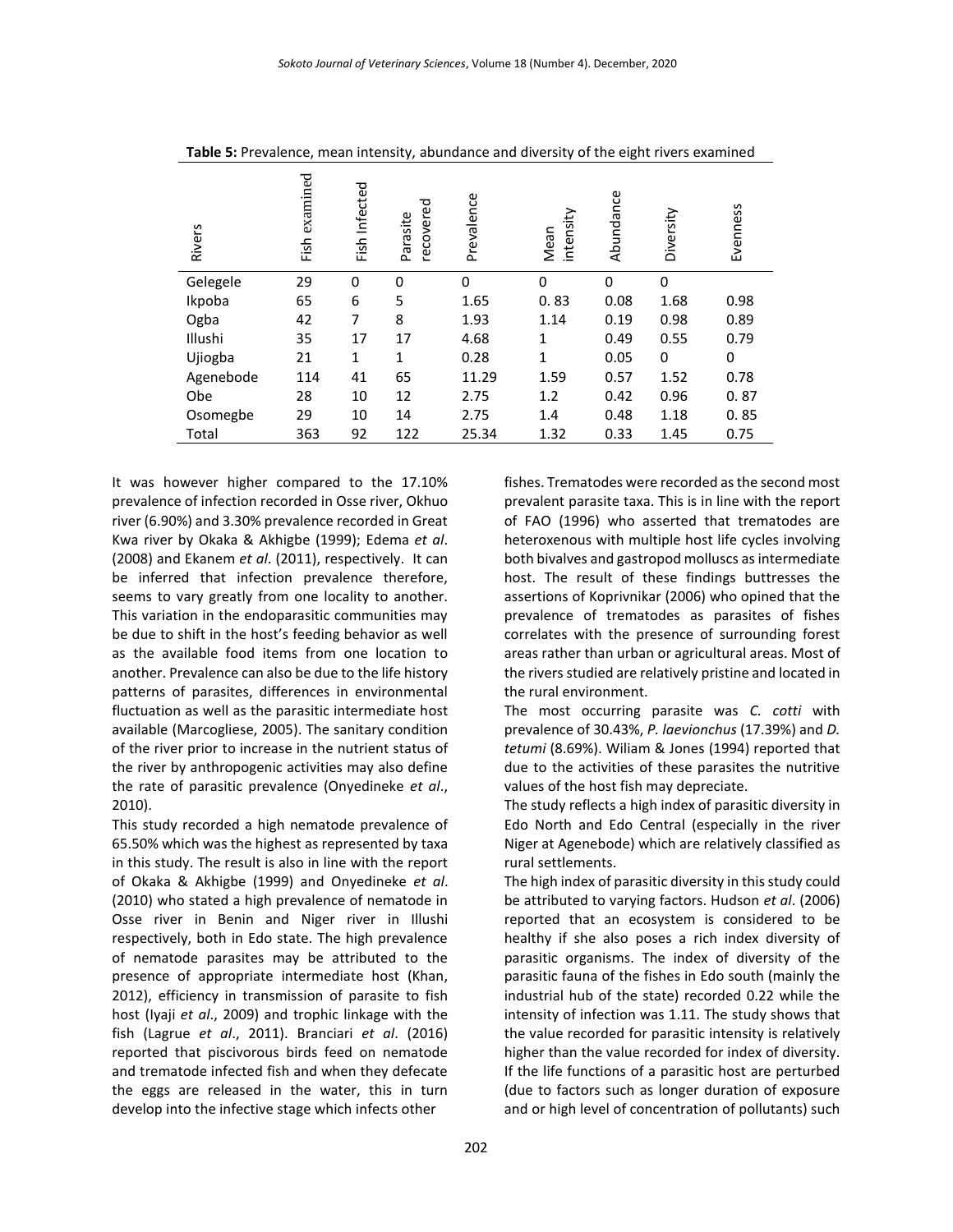may lead to either mortality or reduction in the reproduction of the said parasitic host. The result is a rapid increase in the amount of host of other parasites due to relatively less competition. The implication of the increase in the amount of the host of other parasites may lead to an increase in the transmission of their parasites. Thus, the proliferation of certain parasites of direct life cycle is due to impaired host response in polluted condition (Marcogliese, 2005). Pérez-del (2007) stated that pollutants reduce the diversity of parasites with indirect life cycle and the parasites with direct life cycle are less affected by the presence of pollutants. The implication of this record indicates that the rivers in Edo south may be relatively polluted. However, studies involving parasites alone as an indicator should be interpreted cautiously as factors such as the presence of the natural environment and their collective hosts may be more important in shaping the parasitic population structure.

In conclusion, the study shows the prevalence of endoparasitic faunas in fresh water fishes of eight rivers. The rivers showed a relatively high overall prevalence of parasitic infection with most infections from the taxa of nematodes. The need to investigate more rivers and longer duration of time to cover wet and dry season is necessary for proper monitoring. The need to inculcate proper monitoring of anthropogenic activities in and around our aquatic environment should be encouraged.

#### **References**

- Branciari R, Ranucci D, Miraglia D, Valiani A, Veronesi F, Urbani E, Vaglio LG, Pascucci L & Franceshini R (2016). Occurrence of parasites of the genus *Eustrongylides spp*. (Nematoda: Dioctophymatidae) in fish caught in Trasimeno lake, Italy. *Italy Journal of Food Safety,* **5**(4): 6130.
- Bush AO, Laffery, KD, Lotz, JM & Shotsak AW (1997). Parasitology meet ecology on its term: Margolis *et al*. revisited. *The American Journal of Parasitologist,* **83**(4): 575-583.
- Charan J & Biswas T (2013). How to Calculate Sample Size for Different Study Designs in Medical Research. *Indian Journal of Psychology and Medicine,* **35**(1): 121-126
- Edema CU, Okaka CE, Oboh, IP & Okogun BO (2008). A preliminary study of Parasitic infections of some fishes from Okhuo river, Benin City, Nigeria. *International Journal of Biomedical Health Science,* **4**(3): 107-112.
- Ejere VC, Aguzie OI, Ivoke N, Ekeh, FN, Ezenwaji NE, Onoja US & Eyo JE (2014). Parasitic fauna of five freshwater fishes in Nigerian freshwater ecosystem. *Croatian Journal of Fisheries,* **72**(1):17-24.
- Ekanem AP, Eyo VO & Sampson AF (2011). Parasites of landed fish from great Kwa river, Calabar, Cross River State, Nigeria. *International Journal of Fisheries and Aquaculture,* **3**(12): 225-230.
- Eyo JE, Iyaji FO & Obiekezie AI (2013). Parasitic infestation of Synodontis batensoda (Ruppell, 1832, Silurifomes, Mockokidae) at River Niger-Benue confluence, Nigeria. *African Journal of Biotechnology,* **12**(20): 3029 – 3039.
- Eyo JE & Iyaji FO (2014). Parasites of Claroteslaticeps (Ruppell, 1832, Silurifomes, Bagridae) at River Niger-Benue confluence, Lokoja, Nigeria. *Journal of Fisheries and Aquatic Science,* **3**(1): 1 – 9.
- FAO (1996). Parasites, infections and diseases of fishes in Africa - An Update. Committee for Inland Fisheries of Africa (CIFA), Technical Paper. FAO, Rome.3: 220.
- Hennersdof P, Kleinertz S, Theisen S, Abdul-Aziz MA, Mrotzek G, Palm HW & Saluz PH (2016). Microbial diversity and parasitic load in Tropical fish of different environmental conditions. *PLOS ONE,* **11**(1):3
- Hudson PJ, Dobson, AP & Lafferty KD (2006). Is a healthy ecosystem one that is rich in parasites. *Trends in Ecological Evolution,* **21**(1): 381–385.
- Iyaji FO, Etim L & Eyo JE (2009). Parasite assemblages in fish hosts. *Bio-Research,* **7**(2): 561-570.
- Kawe SM, God'spower RO, Balarabe MR & Akaniru RI (2016). Prevalence of gastrointestinal helminth parasites of *Clarias gariepinus* in Abuja, Nigeria. *Sokoto Journal of Veterinary Sciences,* **14**(2): 26-33
- Khan RA (2012). Host- parasite interactions in some fish species. *Journal of Parasitology Research,* 2012:1-7. ID 237280.
- Koprivnikar J, Baker RL & Forbes MR (2006). Environmental factors influencing Trematode prevalence in grey tree frog (Hylaversicolor) tadpoles in southern Ontario. *Journal of Parasitology,* **92**(1):997– 1001.
- Lagrue C, Kelly DW, Hicks A & Poulin R (2011). Factors influencing infection patterns of trophically transmitted parasites among a fish